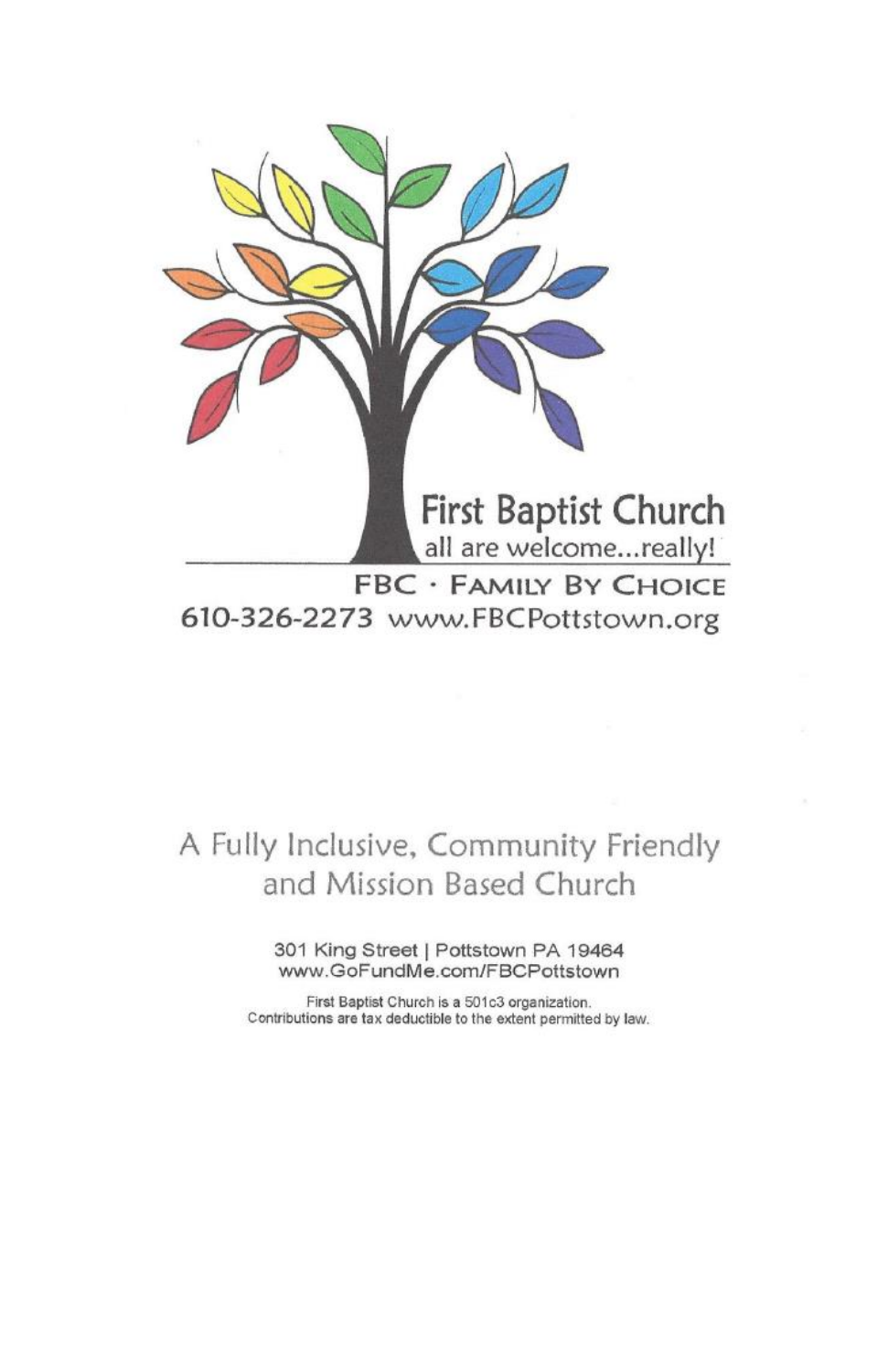# December Visions

Waiting with A Purpose

Lots of the waiting we do seems purposeless, like standing in line at the checkout or sitting in traffic or in the doctor's office. Waiting can feel like a huge waste of time or waiting can be the opportunity to prepare yourself for what's to come!

Advent, a season of waiting and expectation, is here again. What can we do to make the waiting more meaningful? How can we change how we think about all that begs to be done so that in the end, it gives us life? Rather than being exhausted, how can we find energy and purpose renewed?

This Advent season I invite you to create some moment of each day to move beyond the exterior "work" of Christmas (shopping, baking, decorating) to discover the *interior work*; that is, to discover what is waiting to be born in you! Carve out a few minutes every day—before your feet even hit the floor in the morning or as you lie down at night, to be mindful of God's presence and to ask God to be born anew in you. Perhaps it's on your commute to work or while you are waiting in that endless line at the store: replace frustration with prayer, for yourself, the people around you, the world.

Expect God to "show up" in the people and circumstances around you. *Notice* where you experience God's presence and consider how that informs your own life and the life of our congregation together. As God reveals Godself to us in these days, we can find deeper meaning in our celebrations, and deeper compassion for a world in need.

While we are waiting for God's coming again to our lives, there are many ways that **we** can show up for God in the days ahead! Here are some of the ways we'll anticipate Christ's birth this year: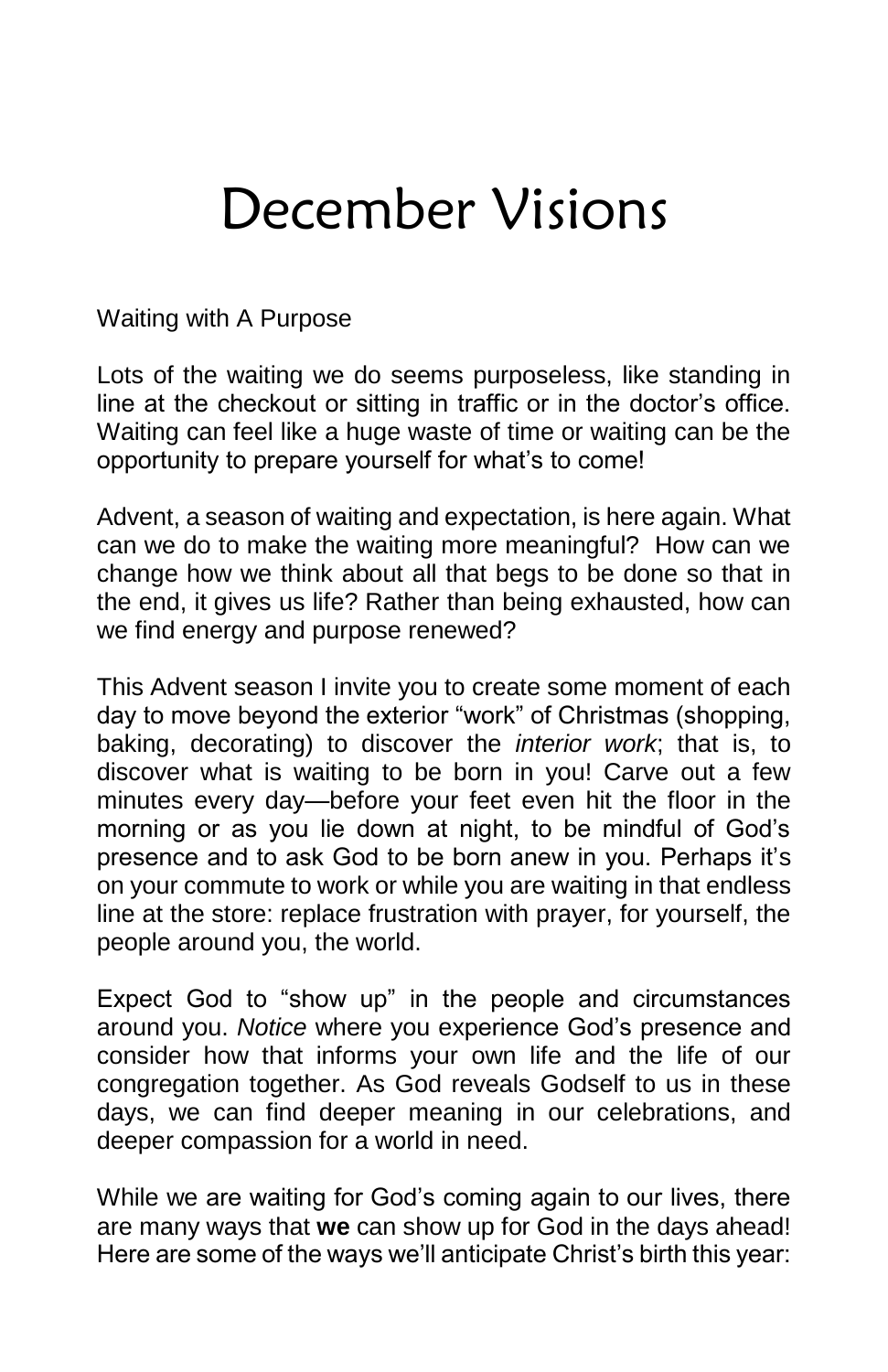Dec 2 The First Sunday in Advent: communion and the lighting of candles during our shared time of prayer; the preliminary budget will be available for your consideration.

Dec 9 The Second Sunday in Advent: our "thank you" Christmas concert to our community for all their support with our Tower Project featuring guest musicians and artwork. Doors open at 1; concert begins at 2. (see more detailed announcement)

Dec 16 The Third Sunday in Advent: join us during and after worship as we celebrate God's generous gift to us in Jesus and learn about the culture and traditions of Rwanda with the leadership of the Ziherambere family. There will be drumming and special food; don't miss this! We will also have a congregational meeting after worship to vote on the proposed budget.

Dec 23 The Fourth Sunday in Advent: the waiting is almost over! Join us for a cookie swap and refreshments after worship.

Dec 24 Christmas Eve: a 7 pm service of lessons, carols and candlelight.

There is much happening here at Frist Baptist as we await the coming of Christ! Join us as we anticipate God's Gift to us!

----Marcia

## Announcements

Marcia's new address: Rev Dr. Marcia B. Bailey 119 Revere Court Collegville, Pa !9426 610-585-4322

"There will be a **congregational meeting on Sunday, Dec 16** immediately after worship for the purpose of adopting the 2019 budget and electing a Chair of the Board of Christian Education. We will also briefly talk about our next steps in terms of our long range planning and envisioning. Please plan to attend the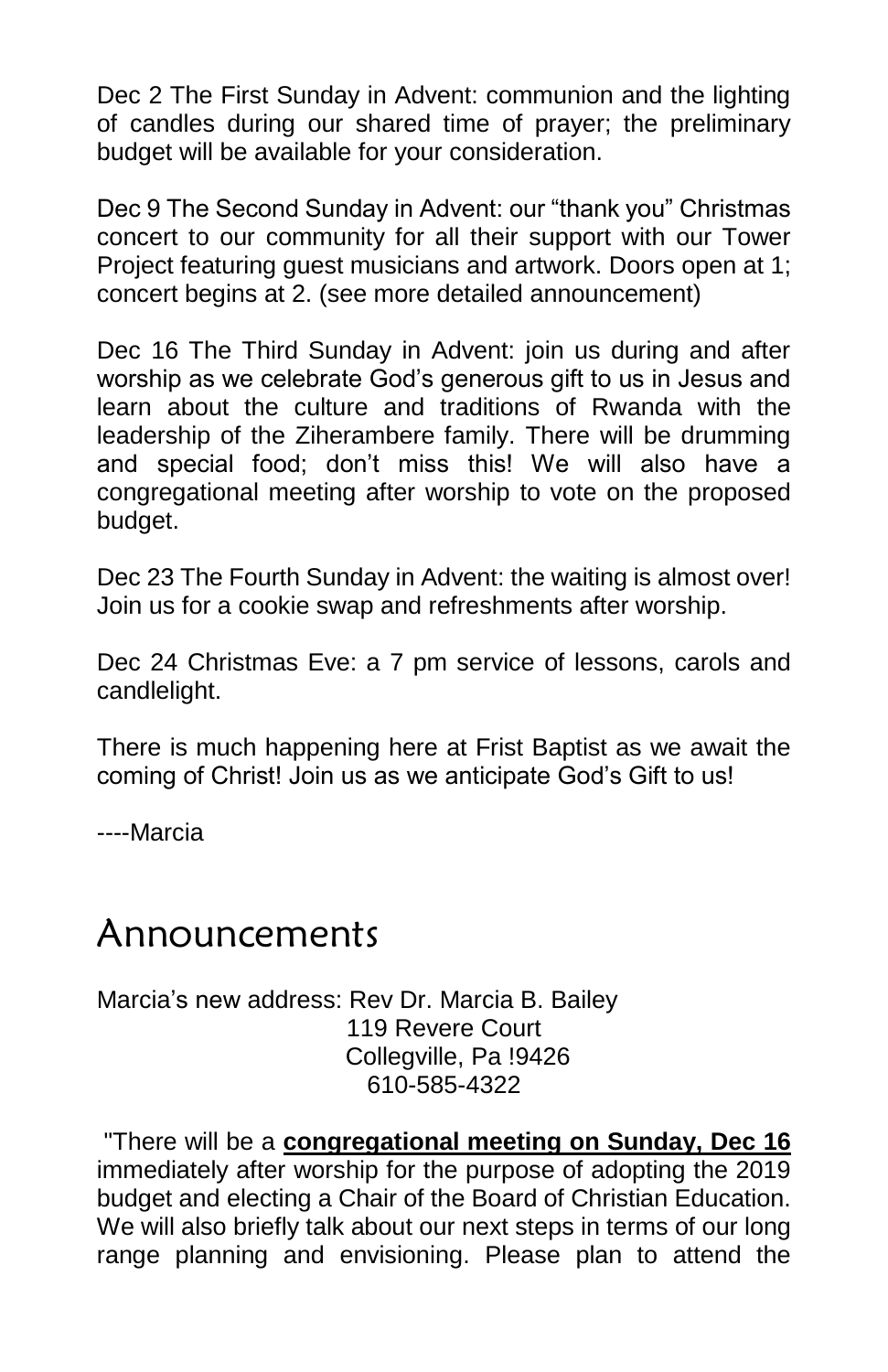meeting and join us for lunch afterwards, hosted by the Ziherambere's.

On **Sunday, Dec 16 during and after worship**, Rev. Dr. Eleazar and Speciose Ziherambere will offer a message focusing on the blessings the world has received from God through the gift of Jesus. For the Children's Message, Eleazar and Speciose will share stories of our brothers and sisters in Africa, their daily life, school, and worship. **At the conclusion of the worship service and after our congregational meeting, we invite all to join us in Echo Hall.** Eleazar and Speciose will continue to demonstrate African cultural ways and share some of the special customs important to the celebration of Christmas to Christians in Africa. **Eleazar and Speciose will prepare and share a "ugali" lunch with us**. If you don't know what "ugali" is, join us and experience it first-hand! How blessed we are to be able to experience a different culture and its customs through Eleazar and Speciose, part of our FBC family who we love and know so well!

### Christian Education  **Chairperson of the Board, TBD Sunday School Superintendent, Susan Heinz**

*Mission Statement for the Board of Christian Education: Our mission is to support each other by providing tools and opportunities for continual growth, regardless of who we are and where we are on our journey to know God. (Revised 1/17/2015)*

#### **Sunday School**

The adult class will meet at 9:15am in the library. For the month of December the children will have visits from Chris Mouse during the Children's Message. The children will hear some of the Christmas story each week and make a themed ornament to hang on the tree in the Sanctuary.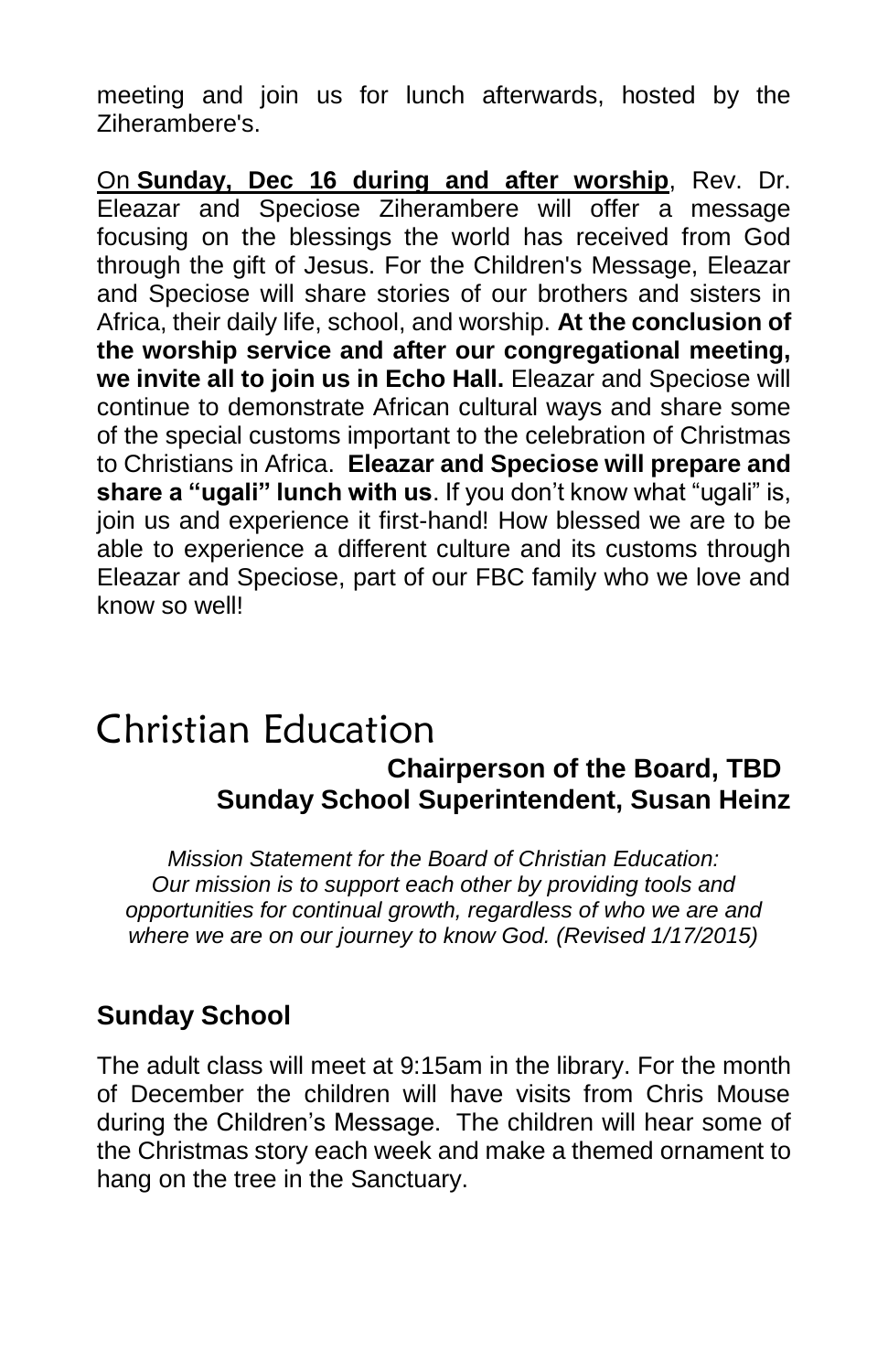### **Cards**

If you know someone who needs cheering up, the children love making cards to be sent to the shut-ins and long distance friends. If you know someone that would appreciate a card, please let Kathy, Sue, or Lauren know.

#### **Redner's Save a Tape Receipts**

Thank you for your continued support of Christian Education. We receive 1% of the total receipts which helps us purchase supplies for Sunday School. Please continue to use your Redner's Rewards Card whenever you shop.

### **The Secret Place**

The Secret Place is available on the table in Echo Hall for your personal devotions. Please consider a contribution to help defray the cost of making this material available. Feel free to pick one up for a friend.

### **Next Meeting**

The next meeting of the CE Board will be on Sunday, December 9<sup>th</sup>, If you are interested in joining the CE Board or would simply like to share some of your ideas, please feel free to join us.

# Cluster Notes **Ruth Chonka**

The Cluster is looking for volunteers in the warehouse and pantry, stocking shelves. Call 610-970-5995 and ask for Samantha.

The pantry has run low on gallon size closable plastic bags. Any donations would be appreciated.

They are always looking for volunteers to help in the warehouse, pantry, dry goods or administration.

Pots and Pans and cleaning supplies are needed for people going into housing. Thank you for your donations! Especially needed: Low-Fat, Low-Sugar, or Low-Salt items; canned or boxed food such as soup, meat, stew, pasta, vegetables, fruit, cereal, oatmeal, crackers, peanut butter, jelly, baby food, real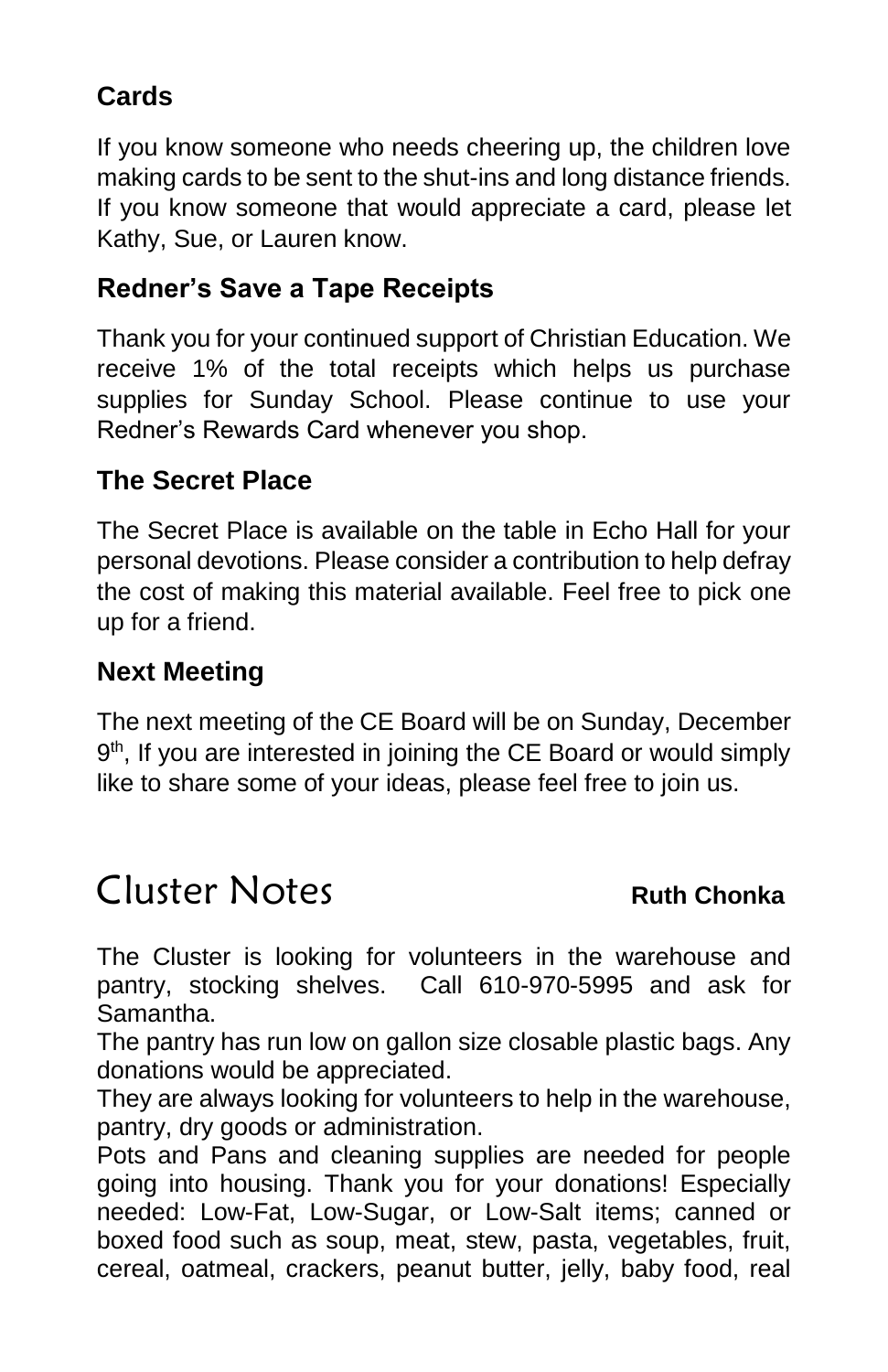juice; laundry and cleaning supplies and equipment, toilet paper, paper towels, personal hygiene items, diapers (size 3,4,5), wipes, sheets and blankets (all sizes). Plastic and paper grocerysize bags. Egg cartons are not needed right now. Thank you!

**Cluster Fundraisers**: Professional Pharmacy register tapes (includes prescriptions). Place in Ruth Chonka's mailbox.

**Bi-lingual Persons Needed**: The Cluster is seeking persons who can help Spanish-speaking clients who shop at the Cluster. Please contact Victoria Bumstead (610-970-5995) or [vbumstead@pottstowncluster.org.](mailto:vbumstead@pottstowncluster.org)

### Diaconate **Joel Dugan, Chairperson**

**Community Meal:** The Cluster Luncheon is at Christ Episcopal Church on the first Monday of the month. The meal begins at 11:45 am and anyone who can help serve is welcome. We thank all those that have committed to this ministry in Pottstown.

#### **Communion Offering Reminder**

The Communion envelope found in your box for the first Sunday of the month is used for the Fellowship Fund on the even months. The Fellowship Fund is to help our members in financial need. On the odd numbered months the Fellowship Fund is used for missions.

## Board of Worship & Music  **Teri Hoffman, Chairperson**

In September the Worship and Music Committee presented our new hymnal RENEW! In an effort to introduce some new music to our congregation this hymnal does just that and also includes traditional hymns. Hymnals may be sponsored with your gift of \$10 with a dedication label placed inside the front cover in honor of or in memory of a loved one. To date 42 hymnals have been purchased in honor or recognition of loved ones. We are still accepting dedications and donations for our new hymnal Renew.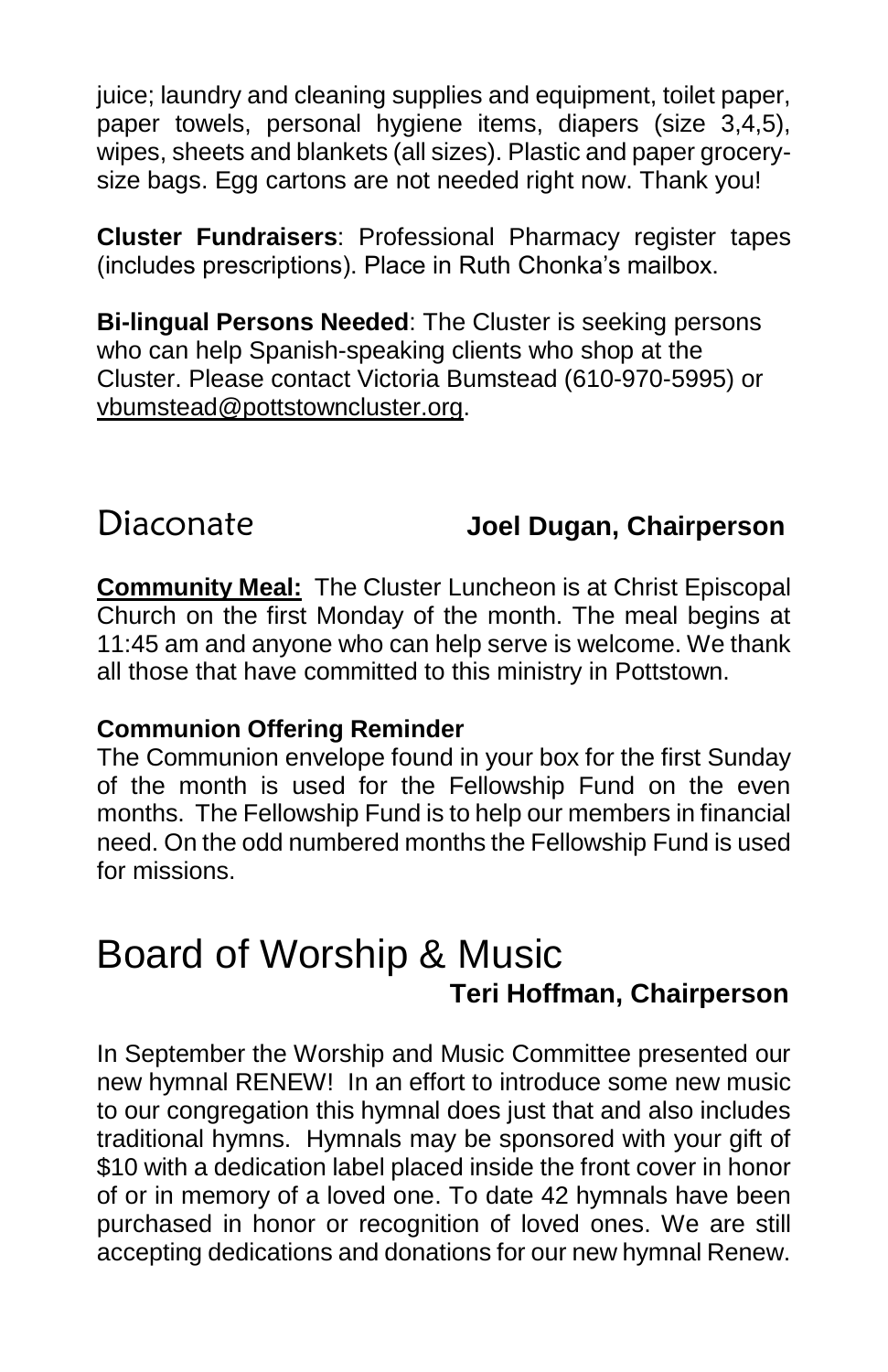The Worship and Music Committee would like you to spread the word about our free Christmas concert on December 9th at 2pm. Sweet Streets Desserts will be served following the concert. Come get into the holiday spirit and bring a friend!!!



# **Sunday December 9, 2018 2:00 pm First Baptist Church of Pottstown**





performers Joe Ceresi David Heffner Lisa Heffner Teri Hoffman Myra Forrest Tim Raub Maggie Riker

artists Jeanne Petrosky Dennis Guzenski





Access available. Call in advance 610-326-2273

Adults \$20 Children FREE (12 and under)

to purchase **TICKETS** 610-326-2273 office@FBCPottstown.org

Refreshments following the concert **SWEET OBSTREET!**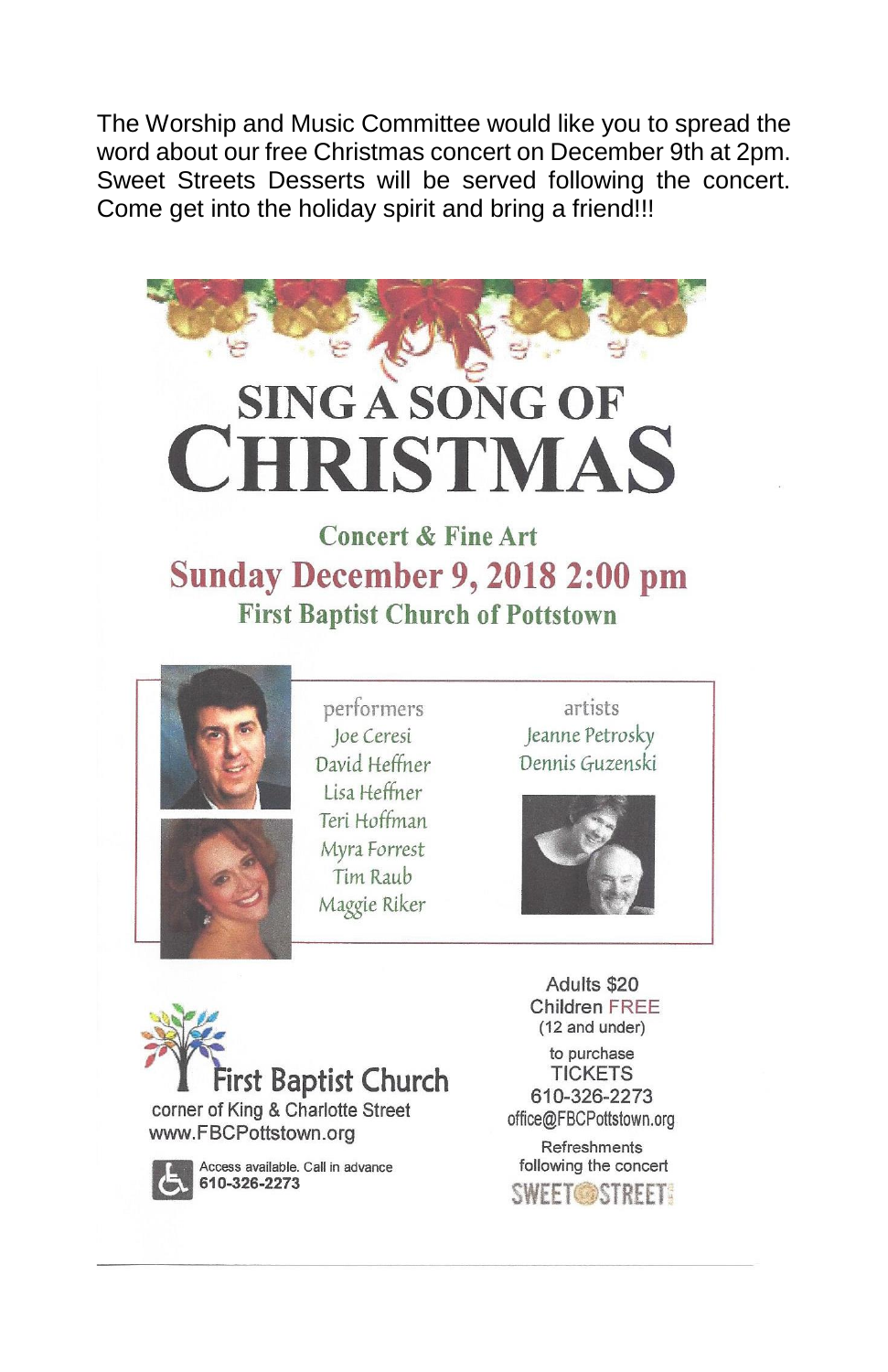### **Trustees Notes December 2018**

#### **Kitchen Windows**

John has an estimate to replace the kitchen windows for \$2771.

Rick is working on getting a second estimate.

### **Furnace break-in**

1. Most recent evidence suggests thief used prying tools to enter the furnace room and one of the kitchen windows to enter the church.

#### **Short term security recommendations:**

Get the windows replaced.

#### **Security items done:**

Added security flanges to the furnace doors. Added security grates to the insides of the furnace room windows.

#### **Total estimated cost:**

- 1. \$10k for furnace room damage to date. May go higher.
- 2. One pipe leaking below floor level.
- 3. Unknown damage to internals of furnace.
- 4. \$3k for the windows.
- 5. \$1k for the doors (?)
- 6. \$1k for the grates (?)
- 7. \$1k for unexpected expenses.

The Ministry Coordination Team voted to withdraw \$10,000 from our investments to pay for the repairs, to be reimbursed from the insurance settlement.

#### **Status of Heaters:**

Both furnaces are now working

#### **For the future:**

- 1. The Trustees are considering the use of wireless security cameras.
- 2. Other issues are securing doors and equipment.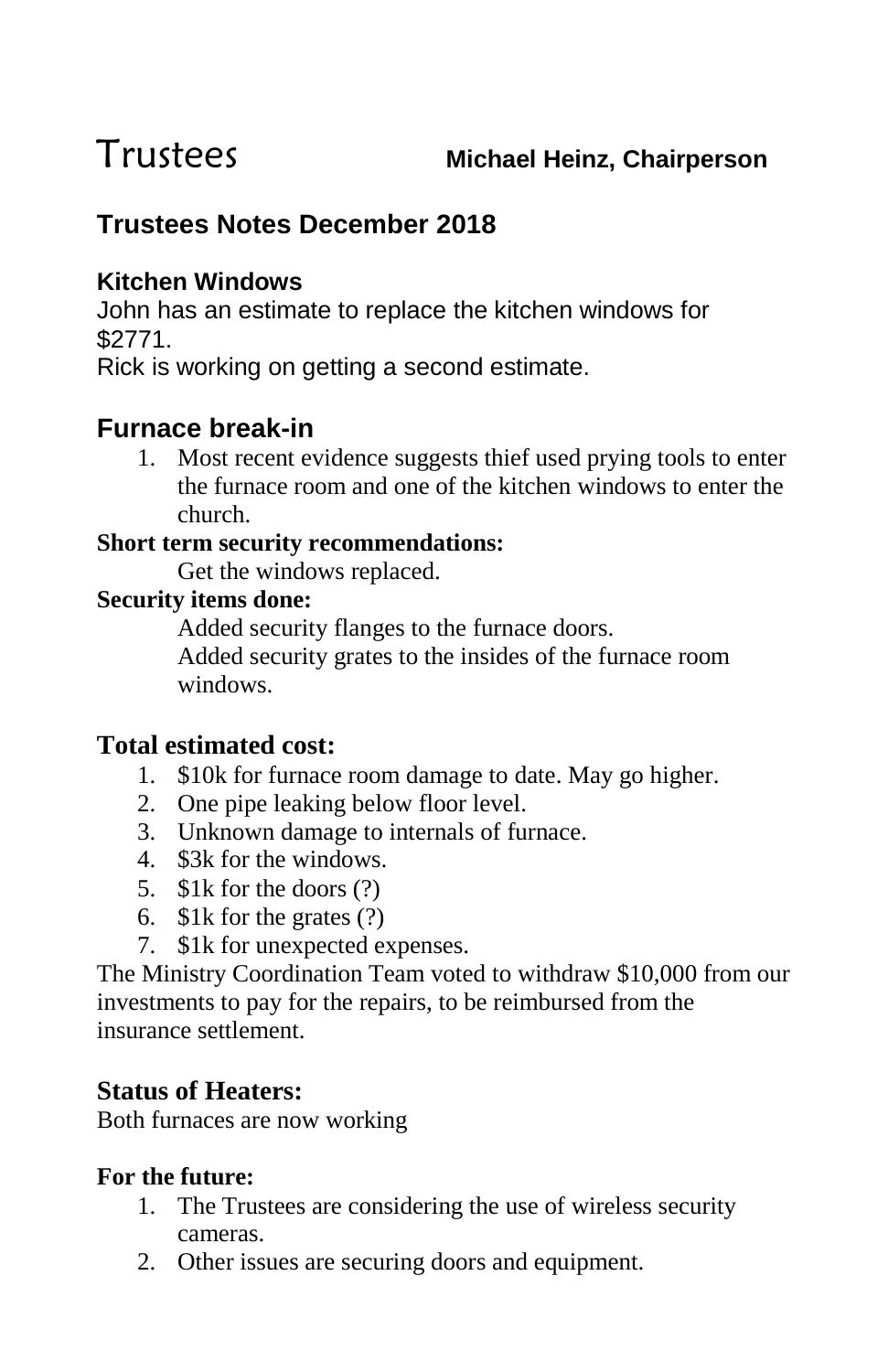#### **Parking Lot Sign**

1. Jeanne Petrosky worked with a committee to choose a new design for the sign which is now un the wall in the parking lot.

# We've Got Mice!

 No, not the four-legged rodent kind, but "Church Mice", the two-legged helpful kind as folks pick up small but essential tasks that need to get done around our church. Each of these jobs takes only a brief amount of time and effort; they can be done alone or with a friend, some by someone as young as an elementary school student or as "experienced" as an elder! They include things like picking up bulletins in the pews to recycle after worship each week, picking up trash in the parking lot, making sure the building is secured after worship, straightening up after using a space, keeping the book shelves neat, polishing brass on an occasional basis, etc. Jeanne Petrosky has put together a list and a sign-up sheet for your convenience; it's in Echo Hall.

# Missions **Kathy Purington**

#### **Giving Opportunities for December**

FBC will once again be collecting gravy for the Cluster Holiday Food Baskets. We have committed to collecting 200 **cans** of gravy by December 9<sup>th</sup> for the Cluster. **No glass jars will be accepted.** The cans of gravy can be placed by the baptistery.

Toys will also be collected for the **Cluster Toy Drive.** These must be in before December 2<sup>nd</sup>. The Cluster will distribute them on December 9<sup>th</sup>.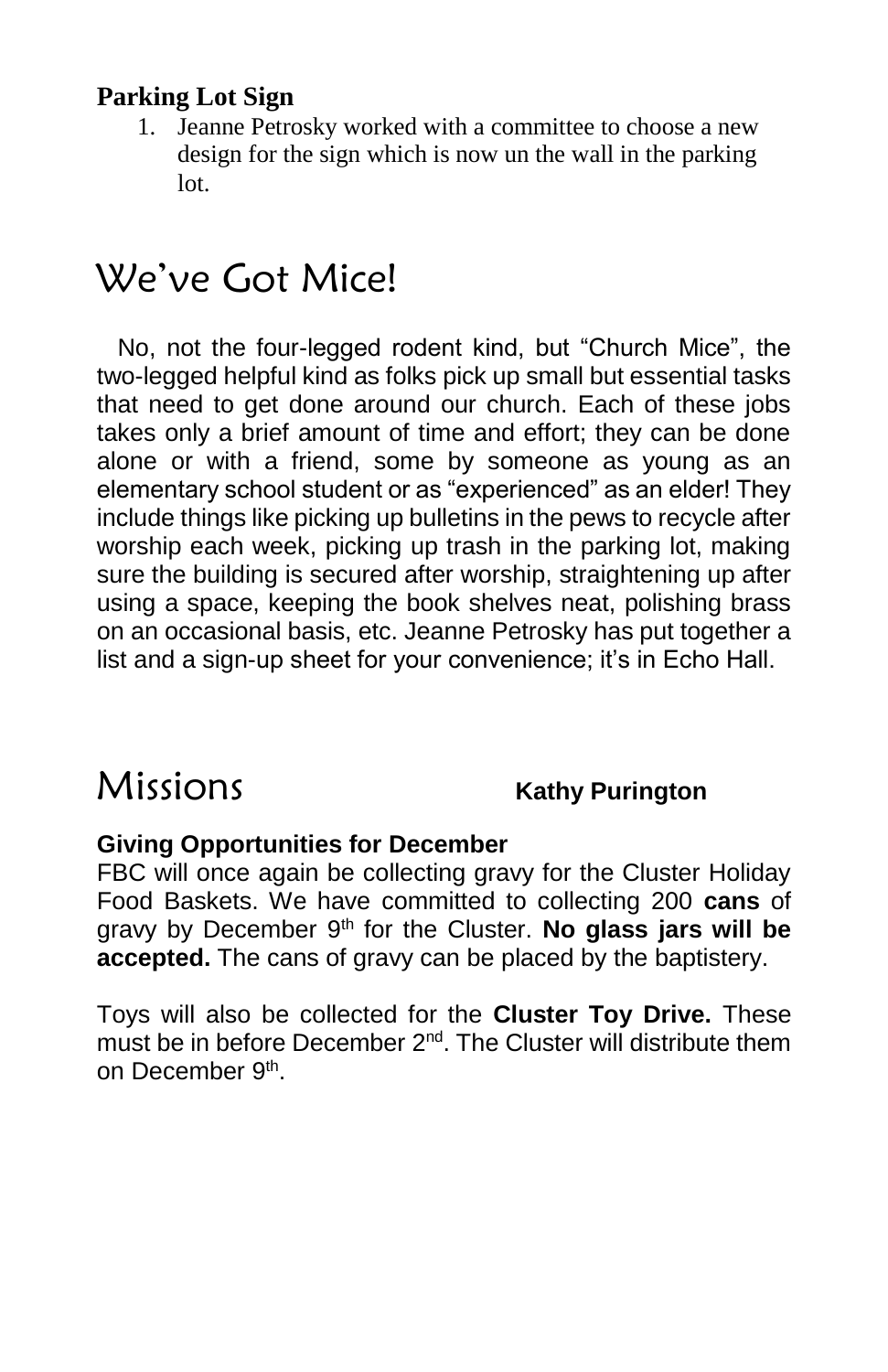# FBC and Tri-County YWCA

#### **Dr. Myra Forrest**

First Baptist Church and the Tri-County YWCA, our next door neighbor, have entered into a partnership. The YWCA has been renting some of our space for their after school program for their older elementary children and middle school students, since Tuesday, September 4.

Providing space for worthwhile organizations is part of our mission at First Baptist Church. We are happy to have our facility used for such a wonderful purpose, and happy to be a partner of the Tri-County YMCA!

## Announcements

There are many exciting things happening at First Baptist Church. People are stepping up to the plate and accepting positions of leadership. The Steering Committee has been revamped and is now more appropriately called the Ministry Coordination Team. The following people have accepted positions that are one year in length, June 2018-July 30, 2019.

Co-Moderators: Laura Alden Deb Brauner Myra Forrest

Financial Secretary: Jeanne Petrosky Church Clerk: Nancy Unruh Treasurer: Suzanne Grace

Board Chairpersons: Christian Education: TBD Diaconate: Joel Dugan Trustees: Michael Heinz Worship and Music: Teri Hoffman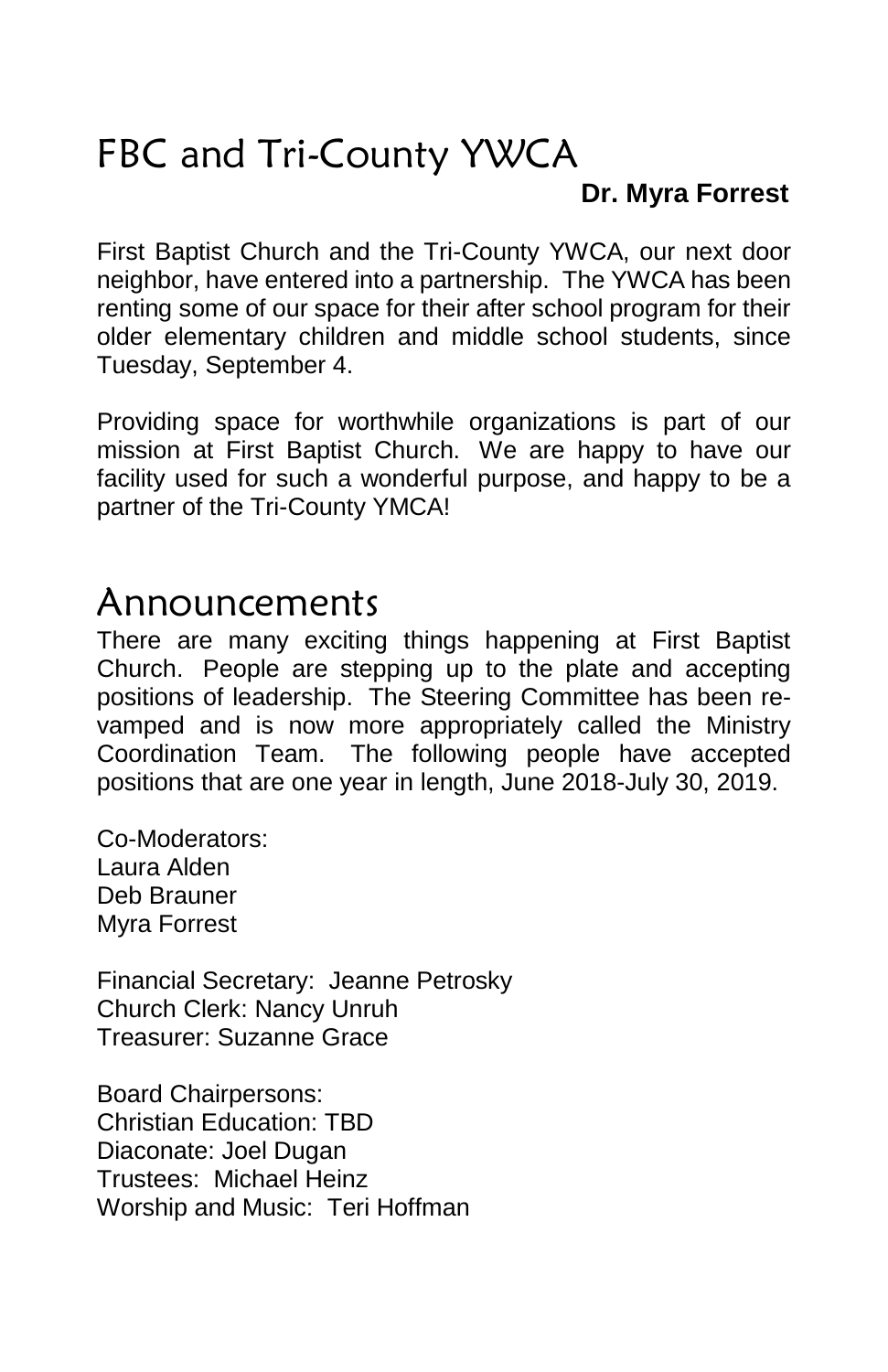# December Birthdays

- 1 Nandi Bangura Samantha Lynn Gould
- 2 Isaiah Oberg
- 3 Joyce Nichols
- 4 Charles Golden
- 6 Joan Breidenbach
- 11 Kyra Gauger Shirley Holloway
- 12 Gift D. S. Bender Bill Jackson Tanner Jolley
- 14 Susan Heinz
- 15 Michelline Bender
- 20 Amy Shenk Mary Lou Sarni
- 21 Joyce Bagiraneza
- 23 Elisabeth Ziherambere Samuel Ziherambere
- 26 Joyce Morris Jon Batten
- 28 Will Bagiraneza<br>30 Joe Alden-Sawt
- 30 Joe Alden-Sawtelle
- 31 Terry Gauger Keith Grohoski

# December Anniversaries

- 13 Bruce & Becky Gould Bob & Susan Kelly
- 14 Tim & Athena (Grace) Bair
- 16 Drew & Maggie Kurtz